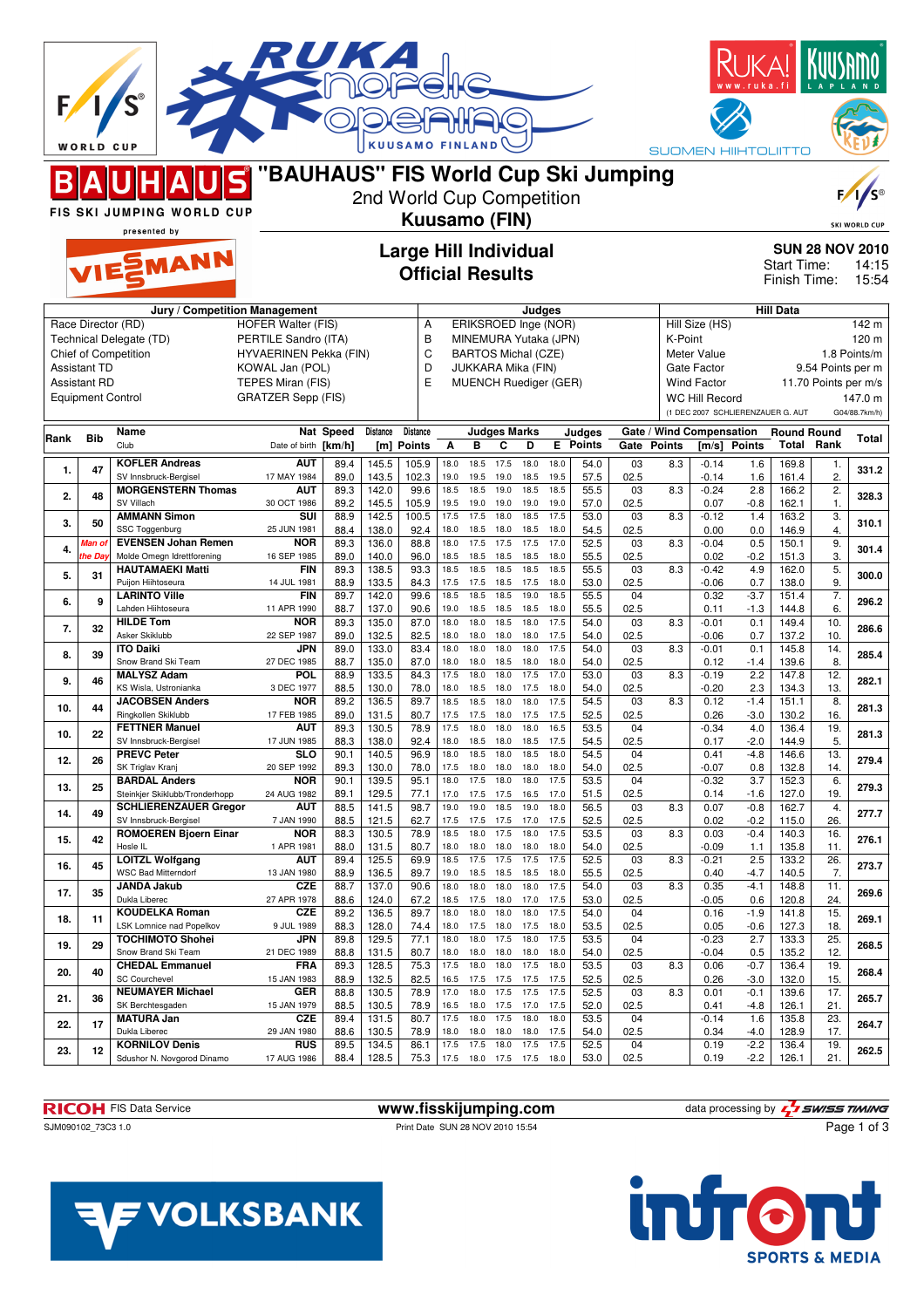|      | WORLD CUP    |                                                            |                                     |                     |                           | <b>KUUSAMO</b>                                          | FI           |                              |                          |                |              |                           |            |             | <b>SUOMEN HIIHTOLIITTO</b>        |                  |                             |            |                                          |
|------|--------------|------------------------------------------------------------|-------------------------------------|---------------------|---------------------------|---------------------------------------------------------|--------------|------------------------------|--------------------------|----------------|--------------|---------------------------|------------|-------------|-----------------------------------|------------------|-----------------------------|------------|------------------------------------------|
|      |              |                                                            | "BAUHAUS" FIS World Cup Ski Jumping |                     | 2nd World Cup Competition |                                                         |              |                              |                          |                |              |                           |            |             |                                   |                  |                             |            |                                          |
|      |              | FIS SKI JUMPING WORLD CUP<br>presented by                  | Kuusamo (FIN)                       |                     |                           |                                                         |              |                              |                          |                |              |                           |            |             |                                   |                  |                             |            | <b>SKI WORLD CUP</b>                     |
|      |              | VIESMANN                                                   |                                     |                     |                           | <b>Large Hill Individual</b><br><b>Official Results</b> |              |                              |                          |                |              |                           |            |             |                                   |                  | Start Time:<br>Finish Time: |            | <b>SUN 28 NOV 2010</b><br>14:15<br>15:54 |
| Rank | <b>Bib</b>   | Name<br>Club                                               | Date of birth                       | Nat Speed<br>[km/h] | Distance<br>[m]           | <b>Distance</b><br>Points                               | A            | в                            | <b>Judges Marks</b><br>С | D              |              | Judges<br><b>E</b> Points |            | Gate Points | Gate / Wind Compensation<br>[m/s] | <b>Points</b>    | <b>Round Round</b><br>Total | Rank       | Total                                    |
| 24.  | 38           | <b>KASAI Noriaki</b><br>Tsuchiya Home Ski Team             | JPN<br>6 JUN 1972                   | 89.1<br>88.7        | 125.5<br>128.0            | 69.9<br>74.4                                            | 18.0<br>17.5 | 18.0<br>17.5                 | 18.0<br>18.0             | 18.0<br>17.5   | 17.5<br>17.0 | 54.0<br>52.5              | 03<br>02.5 | 8.3         | 0.23<br>$-0.01$                   | $-2.7$<br>0.1    | 129.5<br>127.0              | 29.<br>19. | 256.5                                    |
| 25.  | 43           | <b>KOCH Martin</b><br>SV Villach                           | AUT<br>22 JAN 1982                  | 89.7<br>89.2        | 130.5<br>122.5            | 78.9<br>64.5                                            | 17.5<br>17.0 | 18.0<br>17.5                 | 17.5<br>17.0             | 17.0<br>17.0   | 17.5<br>16.5 | 52.5<br>51.0              | 03<br>02.5 | 8.3         | 0.11<br>$-0.06$                   | $-1.3$<br>0.7    | 138.4<br>116.2              | 18.<br>25. | 254.6                                    |
| 26.  | 23           | <b>YUMOTO Fumihisa</b><br>Tokyo Biso Group Ski Team        | JPN<br>23 APR 1984                  | 89.5<br>88.6        | 128.5<br>127.5            | 75.3<br>73.5                                            | 17.5<br>17.5 | 18.0<br>18.0                 | 17.5<br>17.5             | 17.5<br>17.0   | 17.0<br>17.5 | 52.5<br>52.5              | 04<br>02.5 |             | $-0.20$<br>0.21                   | 2.3<br>$-2.5$    | 130.1<br>123.5              | 28.<br>23. | 253.6                                    |
| 27.  | 18           | <b>TAKEUCHI Taku</b><br>Kitano Construction Corp. Ski Club | JPN<br>20 MAY 1987                  | 89.5<br>88.8        | 129.5<br>118.0            | 77.1<br>56.4                                            | 16.5<br>16.5 | 17.5<br>17.5                 | 17.5<br>16.5             | 17.5<br>17.0   | 17.0<br>16.5 | 52.0<br>50.0              | 04<br>02.5 |             | $-0.58$<br>$-0.01$                | 6.8<br>0.1       | 135.9<br>106.5              | 22.<br>29. | 242.4                                    |
| 28.  | 3            | <b>RUUSKANEN Juha-Matti</b><br>Puijon Hiihtoseura          | <b>FIN</b><br>24 JUL 1984           | 89.7<br>89.1        | 134.0<br>120.5            | 85.2<br>60.9                                            | 18.5<br>17.0 | 18.0<br>17.5                 | 18.0<br>17.0             | 18.5<br>17.0   | 18.0<br>17.0 | 54.5<br>51.0              | 04<br>02.5 |             | 0.50<br>0.37                      | $-5.9$<br>-4.3   | 133.8<br>107.6              | 24.<br>28. | 241.4                                    |
| 29.  | 14           | <b>PIKL Primoz</b><br>SSK Ljubno BTC                       | <b>SLO</b><br>25 AUG 1982           | 89.5<br>88.7        | 129.5<br>122.5            | 77.1<br>64.5                                            | 17.5<br>17.0 | 17.5<br>17.0                 | 17.5<br>17.5             | 17.5<br>17.0   | 17.5<br>17.0 | 52.5<br>51.0              | 04<br>02.5 |             | 0.16<br>0.24                      | $-1.9$<br>$-2.8$ | 127.7<br>112.7              | 30.<br>27. | 240.4                                    |
| 30.  | 21           | <b>FREUND Severin</b><br><b>WSV DJK Rastbuechl</b>         | <b>GER</b><br>11 MAY 1988           | 89.8<br>89.0        | 126.5<br>118.5            | 71.7<br>57.3                                            | 16.0<br>16.0 | 16.5<br>16.5                 | 17.0<br>16.0             | 17.0<br>16.0   | 17.0<br>16.0 | 50.5<br>48.0              | 04<br>02.5 |             | $-0.74$<br>0.29                   | 8.7<br>$-3.4$    | 130.9<br>101.9              | 27.<br>30. | 232.8                                    |
|      |              | not qualified for final round                              |                                     |                     |                           |                                                         |              |                              |                          |                |              |                           |            |             |                                   |                  |                             |            |                                          |
| 31.  | 24           | <b>COLLOREDO Sebastian</b><br>G.S. Fiamme Gialle           | <b>ITA</b><br>9 SEP 1987            | 89.2                | 125.5                     | 69.9                                                    | 17.5         | 17.0                         | 17.5                     | 17.5           | 17.0         | 52.0                      | 04         |             | $-0.24$                           | 2.8              | 124.7                       | 31.        | 124.7                                    |
| 32.  | 20           | <b>MORASSI Andrea</b><br>C.S. Forestale                    | <b>ITA</b><br>30 AUG 1988           | 89.3                | 125.5                     | 69.9                                                    | 16.0         | 17.0                         | 17.0                     | 17.0           | 17.0         | 51.0                      | 04         |             | $-0.26$                           | 3.0              | 123.9                       | 32.        | 123.9                                    |
| 33.  | 41           | <b>KRANJEC Robert</b><br>SK Triglav Kranj                  | <b>SLO</b><br>16 JUL 1981           | 88.9                | 120.0                     | 60.0                                                    | 17.5         | 17.0                         | 17.5                     | 17.0           | 16.5         | 51.5                      | 03         | 8.3         | $-0.18$                           | 2.1              | 121.9                       | 33.        | 121.9                                    |
| 34.  | 33           | <b>STOCH Kamil</b><br>AZS AWF Krak Z-ne                    | POL<br>25 MAY 1987                  | 88.6                | 122.0                     | 63.6                                                    | 17.5         | 17.5                         | 17.0                     | 17.0           | 17.5         | 52.0                      | 03         | 8.3         | 0.39                              | $-4.6$           | 119.3                       | 34.        | 119.3                                    |
| 35.  | 19           | <b>HLAVA Lukas</b><br>Dukla Liberec                        | <b>CZE</b><br>10 SEP 1984           | 89.8                | 123.5                     | 66.3                                                    | 17.0         | 17.5                         | 17.0                     | 17.0           | 17.0         | 51.0                      | 04         |             | 0.01                              | $-0.1$           | 117.2                       | 35.        | 117.2                                    |
| 36.  | 27           | <b>KEITURI Kalle</b>                                       | <b>FIN</b>                          | 89.2                | 119.0                     | 58.2                                                    | 17.5         | 17.5                         | 17.5                     | 17.0           | 17.5         | 52.5                      | 04         |             | $-0.45$                           | 5.3              | 116.0                       | 36.        | 116.0                                    |
| 37.  | 15           | Lahden Hiihtoseura<br><b>KARELIN Pavel</b>                 | 25 APR 1984<br><b>RUS</b>           | 89.5                | 120.5                     | 60.9                                                    | 17.0         | 17.0                         | 17.0                     | 17.0           | 16.5         | 51.0                      | 04         |             | $-0.14$                           | 1.6              | 113.5                       | 37.        | 113.5                                    |
| 38.  | 10           | Nizhniy Novgorod<br><b>HULA Stefan</b>                     | 27 APR 1990<br><b>POL</b>           | 88.9                | 120.0                     | 60.0                                                    | 17.0         | 17.0 17.0 17.0               |                          |                | 16.5         | 51.0                      | 04         |             | 0.00                              | 0.0              | 111.0                       | 38.        | 111.0                                    |
| 38.  | 4            | SSR LZS SOKOL Szczyrk<br><b>TROFIMOV Roman-Sergeevich</b>  | 29 SEP 1986<br><b>RUS</b>           | 89.0                | 120.5                     | 60.9                                                    | 17.0         |                              | 17.5 17.0 17.0           |                | 16.5         | 51.0                      | 04         |             | 0.08                              | $-0.9$           | 111.0                       | 38.        | 111.0                                    |
| 40.  | 13           | Moskva Shvsm<br><b>BACHLEDA Marcin</b>                     | 19 NOV 1989<br><b>POL</b>           | 88.9                | 115.0                     | 51.0                                                    | 16.5         |                              | 16.5 16.5 17.0           |                | 16.5         | 49.5                      | 04         |             | $-0.28$                           | 3.3              | 103.8                       | 40.        | 103.8                                    |
| 41.  | 28           | TS Wisla Zakopane<br><b>KUETTEL Andreas</b>                | 4 SEP 1982<br>SUI                   | 89.6                | 113.0                     | 47.4                                                    | 16.0         |                              | 16.5 16.5 16.5           |                | 16.5         | 49.5                      | 04         |             | $-0.55$                           | 6.4              | 103.3                       | 41.        | 103.3                                    |
| 42.  | $\mathbf{2}$ | <b>SC Einsiedeln</b><br><b>NIEMI Sami</b>                  | 25 APR 1979<br><b>FIN</b>           | 88.9                | 116.0                     | 52.8                                                    | 16.5         | 17.0 16.5 16.5               |                          |                | 17.0         | 50.0                      | 04         |             | 0.49                              | $-5.7$           | 97.1                        | 42.        | 97.1                                     |
| 43.  | 8            | Ounasvaaran Hiihtoseura<br><b>TEPES Jurij</b>              | 16 FEB 1991<br><b>SLO</b>           | 89.6                | 122.0                     | 63.6                                                    | 8.0          | 8.5                          | 10.0                     | 10.0           | 9.5          | 28.0                      | 04         |             | $-0.26$                           | 3.0              | 94.6                        | 43.        | 94.6                                     |
| 44.  | 5            | SD Dolomiti<br><b>GRIGOLI Marco</b>                        | 14 FEB 1989<br>SUI                  | 89.6                | 114.5                     | 50.1                                                    | 16.5         | 16.5                         | 16.5                     | 16.5           | 16.5         | 49.5                      | 04         |             | 0.47                              | $-5.5$           | 94.1                        | 44.        | 94.1                                     |
| 45.  | 16           | SC Alpina St. Moritz<br><b>STJERNEN Andreas</b>            | 27 APR 1991<br>NOR                  | 90.0                | 112.5                     | 46.5                                                    | 15.0         | 14.5                         | 15.5                     | 15.0           | 14.5         | 44.5                      | 04         |             | $-0.20$                           | 2.3              | 93.3                        | 45.        | 93.3                                     |
| 46.  | 7            | Sprova IL/ Tronderhopp<br><b>MECHLER Maximilian</b>        | 30 JUL 1988<br>GER                  | 89.2                | 107.5                     | 37.5                                                    | 16.0         | 16.0                         | 16.0                     | 15.5           | 16.0         | 48.0                      | 04         |             | $-0.06$                           | 0.7              | 86.2                        | 46.        | 86.2                                     |
|      |              | WSV Isny<br><b>MAEAETTAE Jarkko</b>                        | 3 JAN 1984<br>FIN                   | 88.6                | 105.0                     | 33.0                                                    | 16.0         |                              | 16.0 15.5 15.5           |                | 16.0         | 47.5                      | 04         |             | 0.05                              | $-0.6$           | 79.9                        | 47.        |                                          |
| 47.  | 1            | Kainuun Hiihtoseura<br><b>HAJEK Antonin</b>                | 28 DEC 1994<br><b>CZE</b>           | 88.8                | 95.0                      | 15.0                                                    |              | 14.5  14.5  14.5  14.0  14.5 |                          |                |              | 43.5                      | 03         | 8.3         | $-0.16$                           | 1.9              | 68.7                        | 48.        | 79.9                                     |
| 48.  | 34           | Dukla Liberec<br><b>SCHMITT Martin</b>                     | 12 FEB 1987<br><b>GER</b>           | 89.5                | 89.0                      | 4.2                                                     | 14.0         |                              |                          | 14.5 14.0 15.0 | 14.5         | 43.0                      | 04         |             | $-1.21$                           | 14.2             | 61.4                        | 49.        | 68.7                                     |
| 49.  | 30           | SC Furtwangen                                              | 29 JAN 1978                         |                     |                           |                                                         |              |                              |                          |                |              |                           |            |             |                                   |                  |                             |            | 61.4                                     |

SJM090102\_73C3 1.0 Print Date SUN 28 NOV 2010 15:54

**RICOH** FIS Data Service **www.fisskijumping.com** data processing by  $\frac{7}{2}$  **swiss TIMING** 

Page 2 of 3